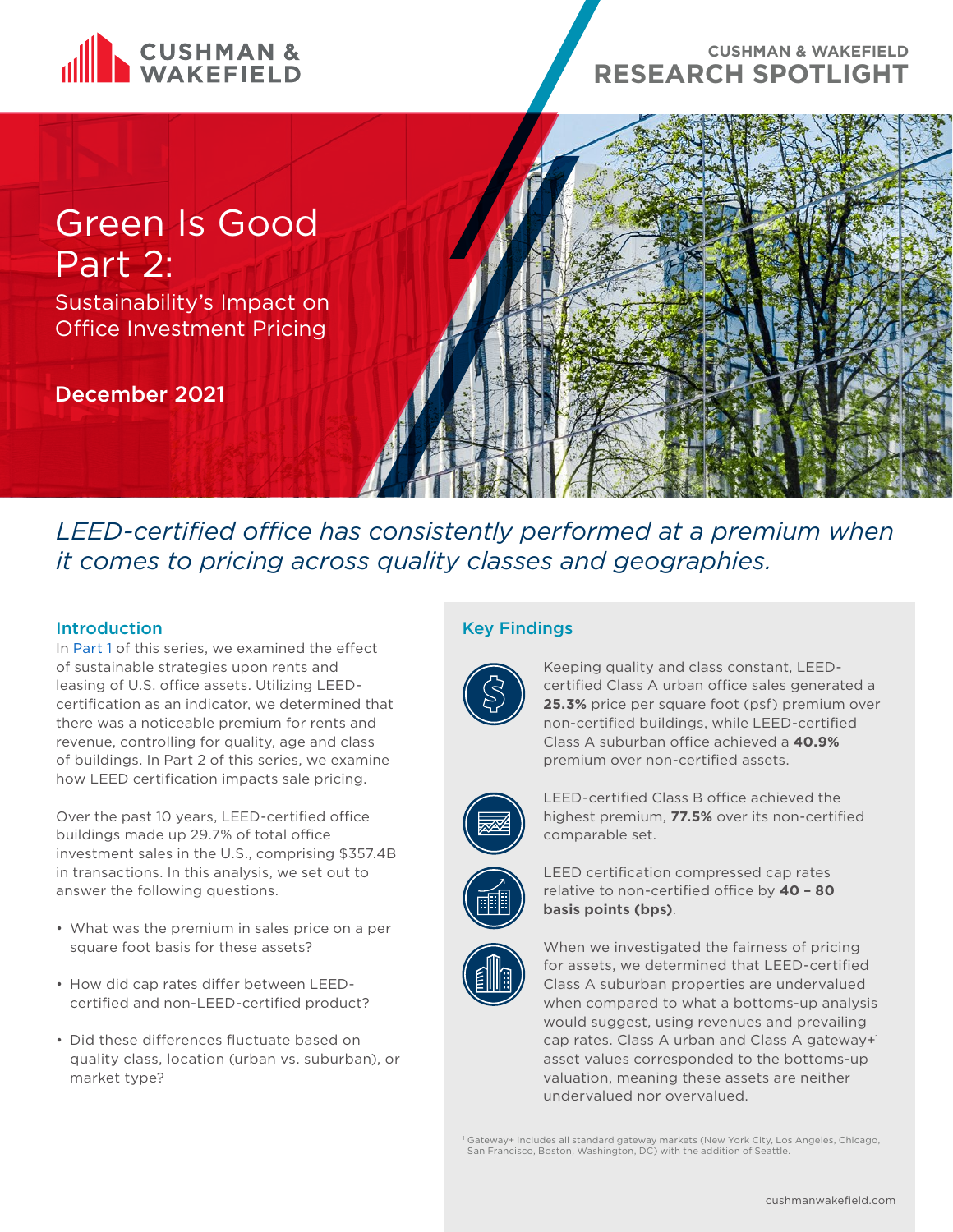

#### Data Parameters

To account for other factors that drive variability in sales pricing, we controlled for class quality, location (urban vs. suburban submarkets) and market (gateway+ vs. secondary markets). Utilizing CoStar data, we set the following parameters:

- **• Quality Class:** A and B
- **• Location:** Central Business District (CBD), Urban submarkets not falling within the CBD and Suburban submarkets
- **• Markets**:
	- ° Gateway+: New York City, Los Angeles, Chicago, San Francisco, Seattle, Boston, Washington, DC
	- ° Secondary: Atlanta, Dallas, Denver, Houston, Austin, Miami, Nashville, Phoenix

While in Part 1's exploration of LEED-certified performance we controlled for age, the data set was expanded in Part 2 in order to capture a statistically significant sample size of transactions. However, sales data for Class C assets was excluded as the LEED-certified set was too sparse to draw effective conclusions.

# Pricing Trends of LEED-Certified vs. Non-LEED-Certified Office

On average, LEED-certified assets generate a strong pricing premium over non-certified assets across quality classes and the urban and suburban landscape. As shown in Fig. 1, Class A urban office has held an average **25.3% price per square foot (psf) premium** over non-certified buildings since 2011. Intriguingly, while trophy high-rise product in major urban centers has often been the face of sustainable assets, LEED-certified suburban assets actually outperformed their urban counterparts. In Fig. 1, LEED-certified Class A suburban assets maintained an even higher average premium to their non-certified counterparts at **40.9%** for the same period.



#### Fig. 1 – LEED-certified Office PPSF Premiums

Source: CoStar, Cushman & Wakefield Research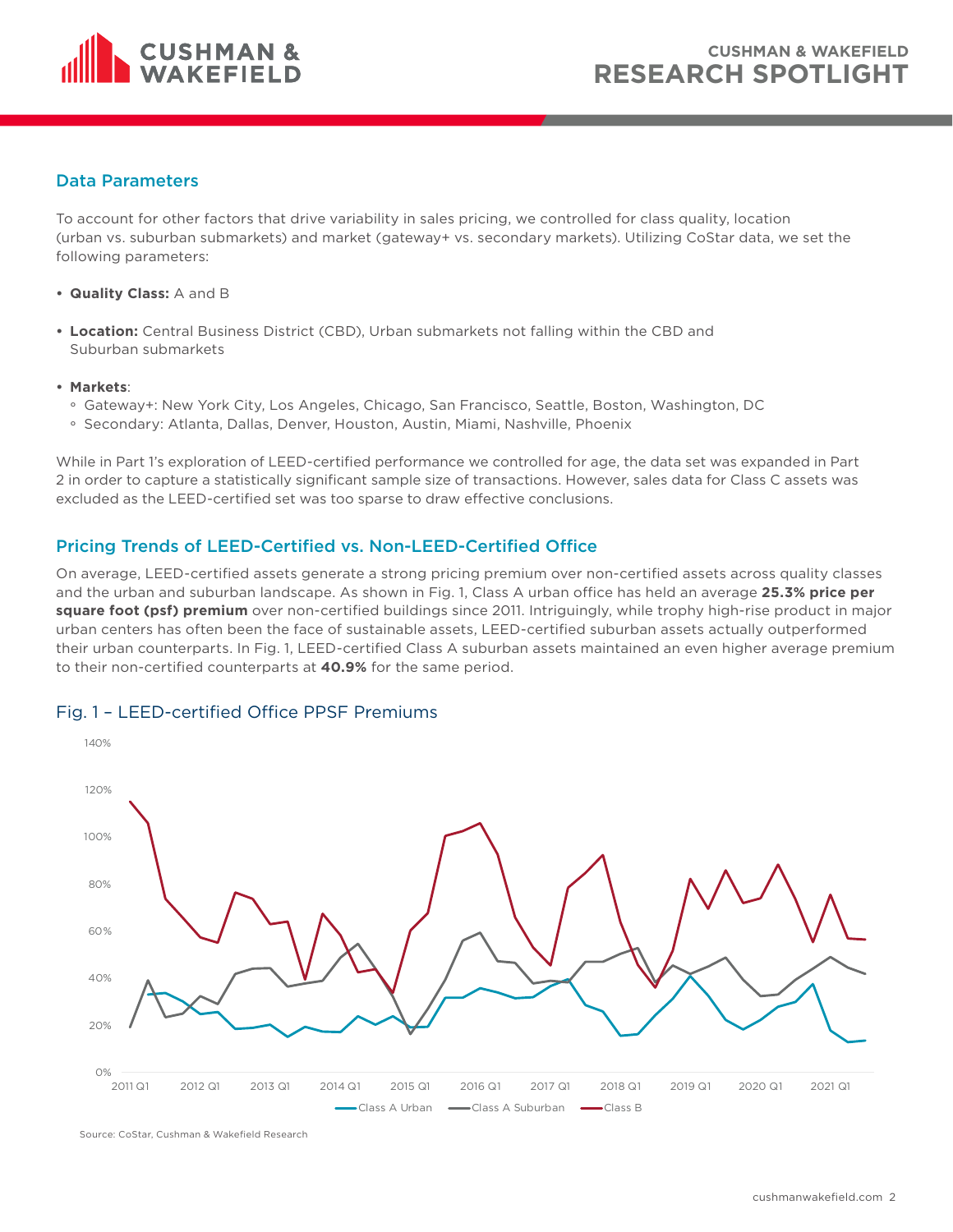

Class B LEED-certified office assets **produced the highest average sales price psf premiums—77.5%**—over non-certified product, although LEED-certified properties represent a smaller sample, accounting for only 0.9% of the overall office inventory. This premium oscillated over the course of the decade, ranging between 33.9% to 115.2%. We offer a couple of interpretations. First, it may be that investments in sustainability have a greater impact on Class B assets in offsetting the effects of aging and obsolescence on property performance and value. It may also be the case that sustainable Class B assets are greater relative outliers than in other market segments we analyzed.

Geographically, the sales price psf premium for LEED-certified product over non-certified product held strong in both U.S. gateway+ markets' and larger secondary<sup>2</sup> markets. Because premiums have been volatile, it's not possible to discern trends over time, but what is consistent is that there are significant premiums in both market groups. Gateway+ markets averaged a slightly higher premium at 29% vs. secondary markets at 27%.



#### Fig. 2 – LEED PPSF Premium

Source: CoStar, Cushman & Wakefield Research

1 New York City, Los Angeles, San Francisco, Chicago, Boston, Seattle and Washington DC 2 Atlanta, Austin, Dallas, Denver, Houston, Miami, Nashville and Phoenix

*LEED-certified Class A urban office sales generated a 25.3% sale price per square foot premium.*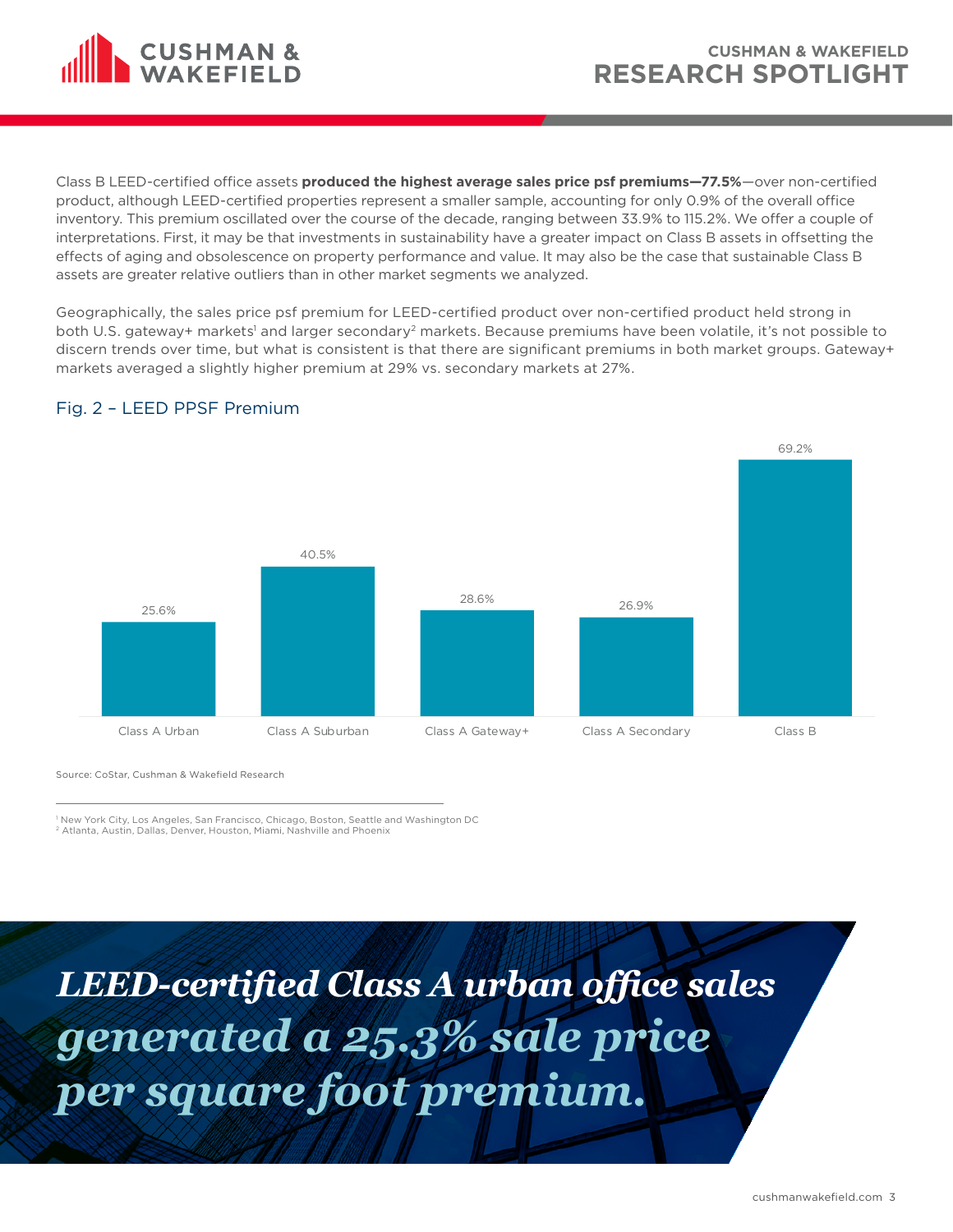

#### Cap Rate Trends Between LEED-certified vs. Non-certified Office

Cap rates for LEED-certified office buildings are noticeably lower than comparable non-certified office sales. We analyzed the cap rate compression delta between the two groups, quantified in terms of a basis points difference.

For LEED-certified urban Class A properties, cap rates were on average **58 bps lower** than non-certified assets from 2011 to Q3 2021. For LEED-certified suburban Class A properties, cap rates maintained a similar spread of **-55 bps.** 

While the delta for urban property cap rates generally oscillated between 40 - 80 bps, the cap rates spreads for suburban properties had bigger swings and briefly rose above those for non-certified properties between Q3 2019 and Q2 2020. Since then, however, the difference has reversed dramatically for suburban product, the spread reaching record levels of -148 bps in Q1 2021 and remaining wide.



#### Fig. 3 – Urban vs. Suburban Class A Leed-certified Cap Rate Spread

Source: CoStar, Cushman & Wakefield Research

*Cap rates for LEED-certified office buildings are noticeably lower than comparable non-certified office sales.*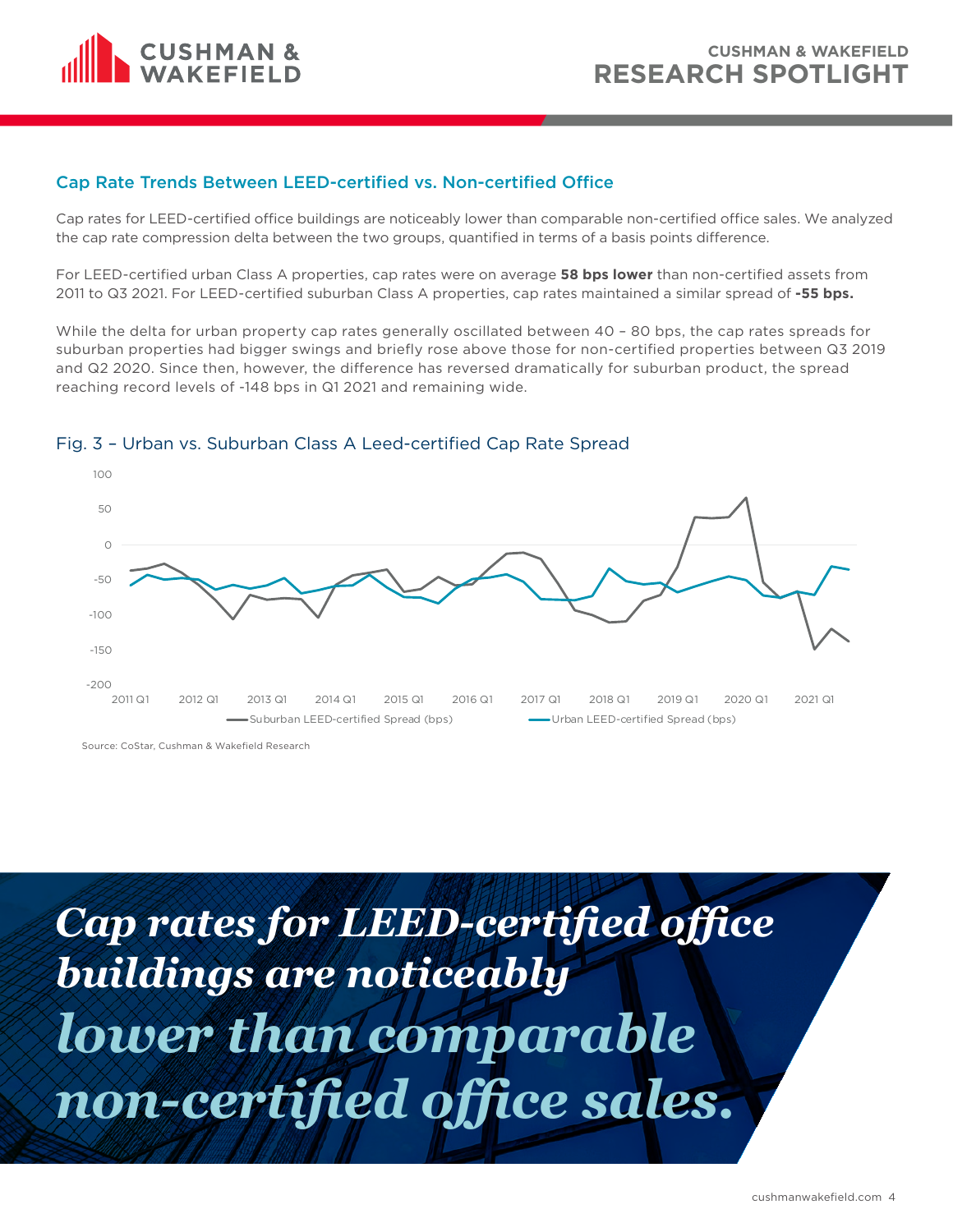

For Class B properties, the cap rate spread has been even wider, with an average 118 bps difference between LEEDcertified and non-certified through Q1 2020. Since then, as with the suburban Class A dataset, the cap rate delta shifted substantially from Q2 2020 to Q2 2021. By Q1 2021, the non-certified set of comparable building sales had a *lower* cap rate of 160 bps on average.

For both the suburban Class A and overall Class B sales, we believe this temporary flip in the spread was an artifact of the low liquidity in the market at that time. As liquidity has recovered, the LEED-certified premium has returned to historical levels (-119 bp spread).



#### Fig. 4 – Class B LEED-certified Cap Rate Spread

Source: CoStar, Cushman & Wakefield Research

Cap rate premiums for Class A assets in gateway+ and secondary markets have remained fairly aligned for most of the past decade. Both gateway+ and secondary LEED-certified asset sale cap rates were on average **17 bps** lower than cap rates on non-certified assets. Since the start of the pandemic, the spread premium for both gateway+ and secondary market LEED-certified product has noticeably increased, aligning with the flight-to-quality tenant trend in many office markets.



# Fig. 5 – Class A LEED Cap Rate Spread: Gateway vs. Secondary Markets

Source: CoStar, Cushman & Wakefield Research